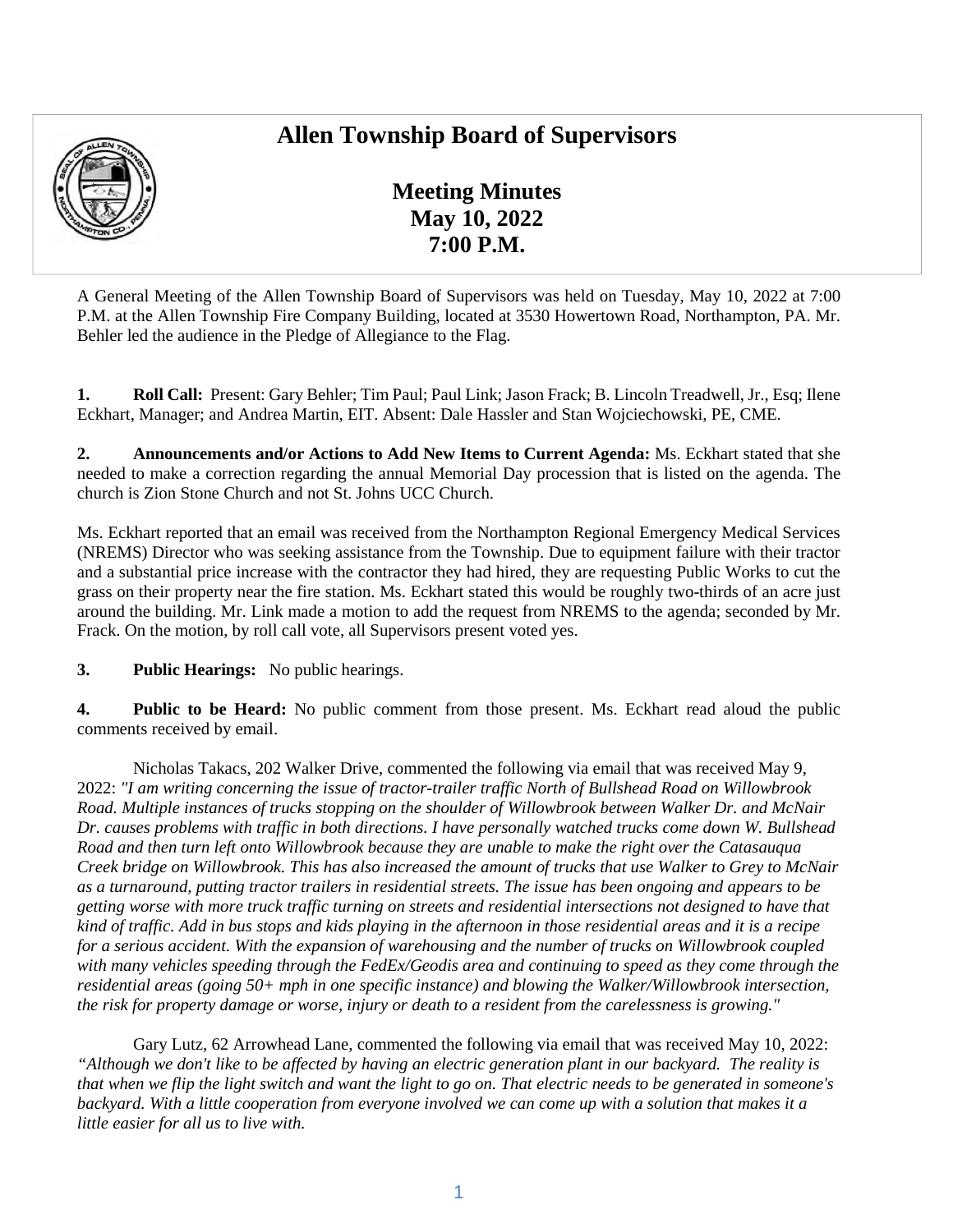*One idea that was brought up at the last meeting was to spread the truck traffic over several different routes. Since the cogeneration claims that the electric generated stays local it would be only fair that we all share in any inconvenience created by the truck traffic.* 

*The next item is directed to the representative from the cogeneration plant. From my observation, of the trucks going back and forth on Kreidersville Rd about 80 to 90 percent are operating correctly without excessive noise level and use of the jake brake. The remaining 10 t0 20 percent appear to be the problem. They are creating an excessive amount of noise and an excessive use of the jake brake. After consulting several individuals in the trucking industry it would appear from their feedback that the vehicles that are creating the excessive amount of noise do not have a proper working exhaust system. If the truck's exhaust system has a properly working resonator after the turbo, the exhaust noise would be reduced to an acceptable level. As the company contracting these vehicles you should have both a safety standard and an equipment standard for all vehicles that you contract with. From an enforcement standpoint these items could be checked using a checklist by your people upon the trucks entering the plant.* 

*The last item is the continuing restrictions put on the routes available for the trucks to use because of the lack of our lawmakers maintaining our highways. We pay close to the highest road taxes in the country and probably have one of the most poorly maintained highway systems in the country.* 

*In the last meeting it was brought up that letters have been sent to our lawmakers and that there was an article in the paper. Unfortunately to get our lawmakers motivated it is going to take many of us to continue to write letters to our lawmakers and more media attention if we want to get any results. Thanks Gary Lutz"* 

**5. Approval of Minutes**: Mr. Link made a motion to approve the minutes of April 12 and 26, 2022; seconded by Mr. Frack. On the motion, by roll call vote, all Supervisors present voted yes.

## **6. Reports – All Reports with exception of the Treasurers Report noted as "on file".**

**A. Treasurer:** Mr. Link made a motion to approve the Treasurers Report and Pay of the Bills; seconded by Mr. Frack. On the motion, by roll call vote, all Supervisors present voted yes.

- **B. Solicitor:** On file.
- **C. Engineer:** On file.
- **D. Planning/Zoning/Code Enforcement:** On file.
- **E. Road Superintendent/Public Works Leader:** On file.
- **F. Fire Company:** On file.
- **G. Emergency Management Coordinator:** On file.

**H. Parks:** On file. Ms. Eckhart reported that she is working on obtaining quotes for the fencing discussed at the last meeting. She stated she is waiting on measurements from Mr. Henahan.

**J. Nazareth Council of Government:** On file.

**K. First Regional Compost Authority:** On file. Ms. Eckhart reports that the Authority did receive their second DEP grant in the amount of \$350,000.00. The Authority is considering how they want to use the two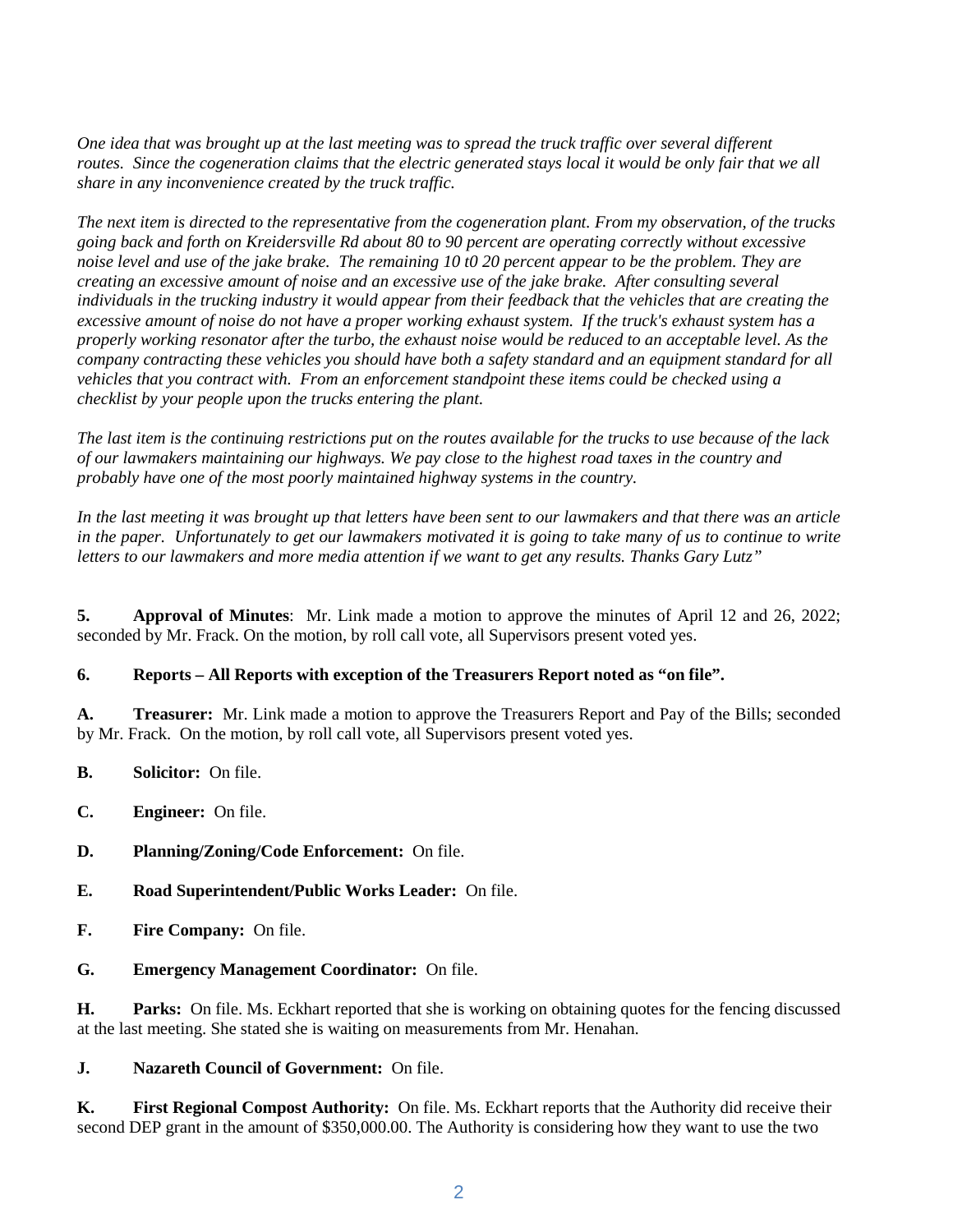grants, each grant in the amount of \$350,000.00, across a major purchase of a replacement grinder and some containers. The Authority is looking into their purchase options due to the substantial increase in this type of capital equipment. The Authority is looking into smaller grinders. Ms. Eckhart reported on the policy change regarding the acceptance of grass at the facility. The charge is \$1.00 per 32 gallon container. Ms. Eckhart reported that bags, including compostable, are a problem at the site. Ms. Eckhart stated that the compostable bags take time to break down. This is creating a litter problem and therefore no bags are accepted at the site. Ms. Eckhart also stated that a local business owner has provided some ideas for outlets for product along with equipment suggestions.

## **L. Stormwater:** On file.

#### **7. Unfinished Business**

**A. Allen Township/Northampton Borough Joint Official Sewage Facilities Plan (Act 537) – Resolution 2022-12 and Review of Comments Received (LVPC & Public):** Ms. Martin stated the public comment period and Planning Commission comment period expired at the end of last week. Ms. Martin described the letter from the LVPC as a brief comment letter that essentially summarized the plan. She indicated that the letter stated the plan is consistent with the LVPC planning. Ms. Martin will draft a response to the LVPC acknowledging the receipt of the letter and thanking them for the review. Ms. Martin stated that all public and planning commission comments received, any responses from the municipalities, and the final resolution with original signatures and Township seal are required to be included in the final plan. Ms. Martin stated that to her knowledge there have been no public comments received by Allen Township or by Northampton Borough. Ms. Martin stated that the Catasauqua Borough Planning Commission was provided a courtesy copy of the plan. She reported that there were no comments from Allen Township Planning Commission, Northampton Borough Planning Commission or Catasauqua Borough Planning Commission that needed to be addressed. Ms. Martin indicated that the next step is to pass the resolution of adoption. She reported that Northampton Borough would be passing their resolution at their May 19<sup>th</sup> meeting. Following the passed resolutions of adoptions, she stated that the package will be submitted to DEP on May  $20<sup>th</sup>$ . Mr. Link made a motion to approve the Act 537 Plan and Resolution 2022-12; seconded by Mr. Paul. On the motion, by roll call vote, all Supervisors present voted yes.

Mr. Behler requested an update regarding the Intermunicipal Sewer Service Agreement between Northampton Borough and Allen Township. Ms. Eckhart provided an update on the agreement and reported that the agreement has been executed by both Northampton Borough and Allen Township. Ms. Martin confirmed the agreement will be included with the plan being submitted to DEP. Ms. Eckhart reported that herself and Mr. Treadwell will be providing notification to any plan holders, developers, and those with approvals regarding the availability of public sewer and the timeline per the Intermunicipal Sewer Service Agreement.

**B. Howertown Park – Replacement of Batting Tunnel and Net "Cage" – General Recreation Costars Contract 014-071:** Ms. Eckhart provided an update on the status of estimates for the new batting tunnel. She provided an overview of the estimates obtained by Bath Allen Youth Club and the comparison to the estimate from a COSTARS vendor (General Recreation, Inc.) that the Township has worked with in the past. The quote from General Recreation, Inc., COSTARS vendor, is in the amount of \$6,624.00 and the quote from Anthem Sports, quote obtained by Bath Allen Youth Club, is in the amount \$6,856.11. Ms. Eckhart reports that she shared the specifications with the Youth Club and reports that this was essentially the same unit they were looking at. She also noted the difference in the size of the unit with the proposed unit measuring 70'x21' and the existing batting tunnel/net equipment measuring 54'x15'. Ms. Eckhart stated that while there appears to be adequate room for the larger unit at the batting tunnel/net's current location, there may be a more favorable area for placement of the proposed new unit as the current location is prone to ponding water and flooding. Mr. Paul stated that he liked the current location of the batting tunnel/net and questioned if any landscaping could be done to remedy the flooding in the area. Mr. Link spoke of how he learned firsthand how wet this area is from his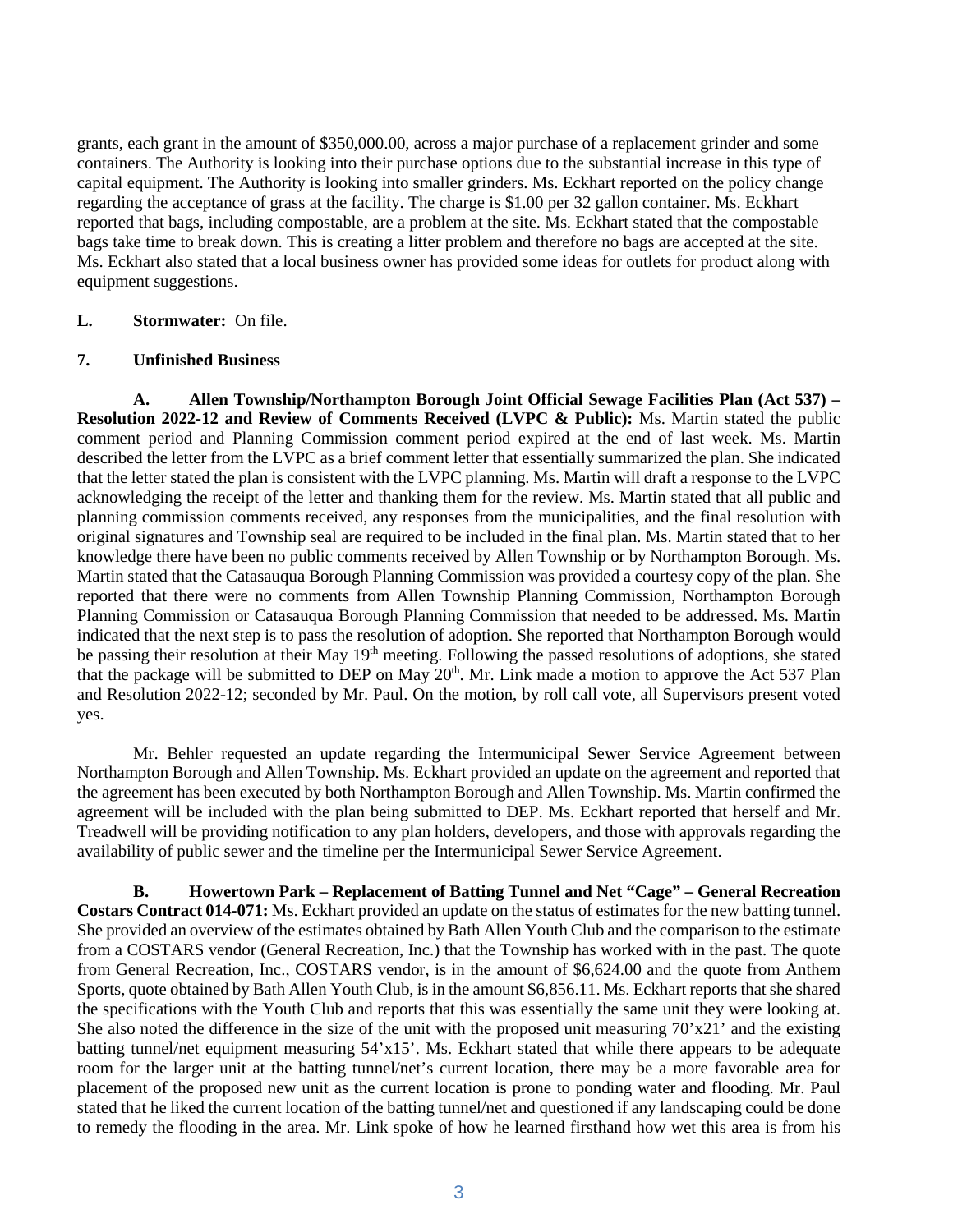recent visit to the park. Ms. Eckhart explained that the floodplain borders that area. Mr. Behler spoke of his ideas of where to place the batting tunnel. He voiced his concerns for netting damage and deterioration if it were to sit in water from flooding. Mr. Behler had mentioned that there are different types of batting cages that are solely chain, solely netting, or a combination of both. He questioned if the Board had considered just replacing the netting on the equipment rather than purchasing a whole new piece of equipment. Mr. Link replied that it would depend on if the batting tunnel would be moved to a different location due to the proposed fencing around the baseball field. Mr. Link questioned if the quotes included the installation and labor. Ms. Eckhart replied that Public Works would put together the batting tunnel.

Mr. Behler suggested looking into possible ways to maintain the ground under the batting tunnel to reduce maintenance required from Public Works. Ms. Eckhart recommended that the ad hoc committee meet to discuss the batting tunnel location and tying it in with the fence project. Mr. Behler and the other present Supervisors were in favor of having the ad hoc committee meet first to discuss it. This matter was tabled until a subsequent meeting in order for the ad hoc committee to meet and discuss the matter.

There was discussion on the formation of the ad hoc committee and when the meeting was going to take place. Ms. Eckhart will coordinate with two Supervisors, a member of Bath Allen Youth, a member of Triboro Soccer Club, and a few residents to schedule a meeting for a day and time that is convenient.

Ms. Eckhart questioned the Board on their preference for the fence bids for when the time comes. She discussed options of plain chain link, black chain link, or the ability to bid it both ways. Ms. Eckhart stated she personally likes the look of the black chain link, which was used at the dog park. Mr. Link stated he does not have a preference in color but would like padding along the top of the fence. After a short discussion, Ms. Eckhart will obtain bids for both plain chain link as well as the black chain link fencing.

#### **8. New Business**

**A. Allen Township Recreation Board Ordinance Draft – Preference regarding Number of Members 5, 7, or 9?:** Ms. Eckhart stated if the Board wishes to create a permanent Recreation Board, the Board would need to decide the number of members on the proposed recreation board before Ms. Eckhart and Mr. Treadwell can draft an ordinance. Ms. Eckhart stated that in 2004 the Second Class Township Code had changed to allow up to 9 persons on the board. Ms. Eckhart also requested the Board's opinion on what the functions should be of the proposed Recreation Board. Ms. Eckhart provided an example from a neighboring community that outlined that their Board had an obligation to provide recommendations as well as to report back to the Board of Supervisors. Mr. Behler questioned if a person had to be directly named or if it could be generalized such as "one member from Bath Allen Youth Club". Mr. Treadwell answered that it is supposed to be a named person.

Mr. Link questioned if the ordinance was written with 9 member for the permanent Recreation Board if there could be less members serving on the Board. Mr. Treadwell confirmed that there could be less than 9 members. He provided an example stating that some municipalities have 7 member Planning Commissions but have only had 5 members the past several years due to the inability to fill the remaining seats on the Board.

Mr. Treadwell suggested holding several months of meetings with the ad hoc committee before forming a permanent Recreation Board. This would allow time to see how the committee functions. This would permit time for others to show interest who may desire to be a part of a permanent Recreation Board. Alternatively, this may show any ad hoc committee members who may not show up to meetings or have the ability to commit to a position on a permanent Recreation Board. Mr. Treadwell stated that the ad hoc committee may also provide a better understanding of what the duties and responsibilities of a permanent Recreation Board should be. He stated that the ordinance should clearly line out the duties and responsibilities of the Board without giving too little or too many duties and responsibilities.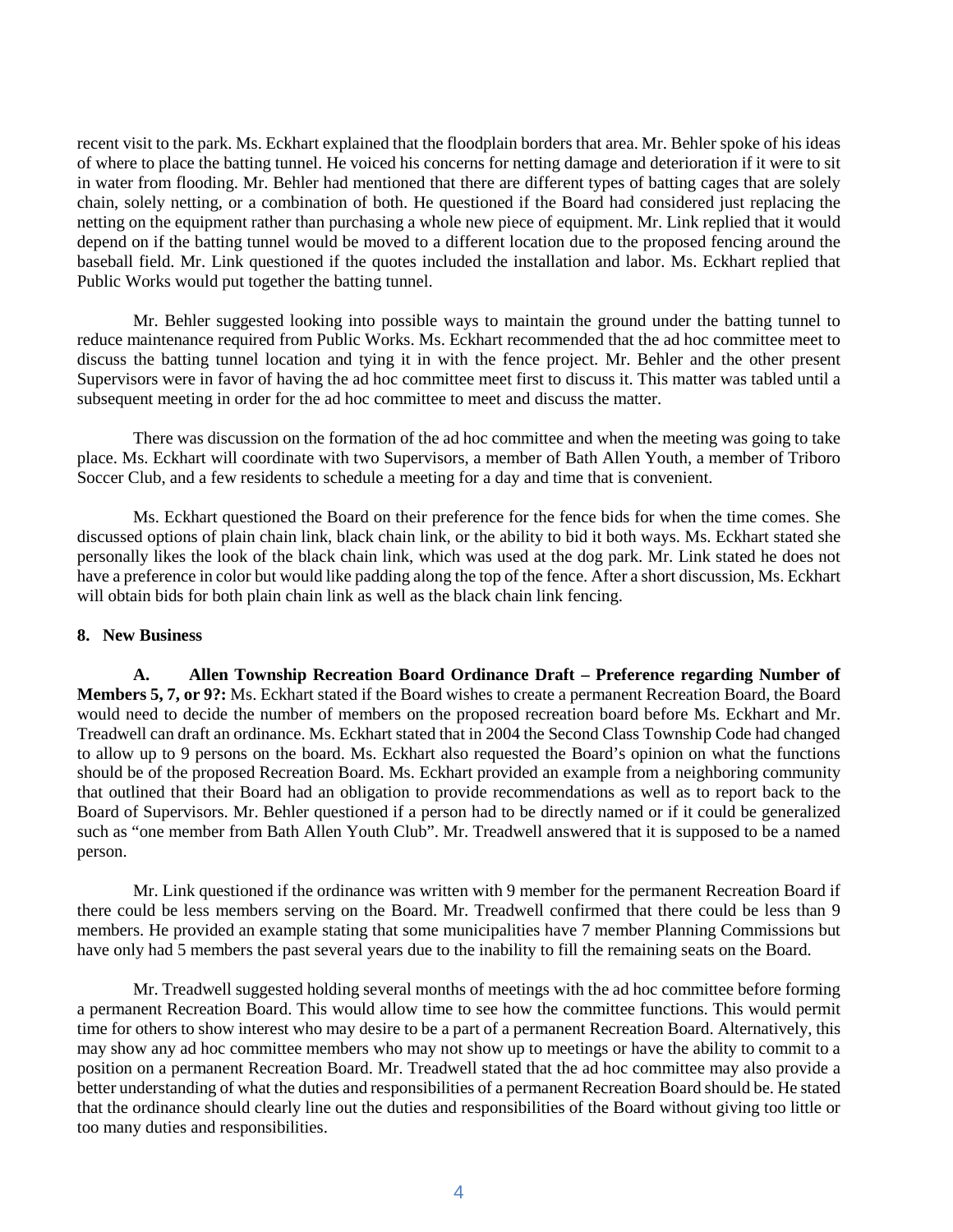Mr. Behler believes that having the ad hoc committee will provide the Board an understanding of the duties and responsibilities of a permanent Recreation Board if one were to be created by ordinance. Mr. Behler suggested forming an ad hoc committee for all of the parks, as a trial run for a possible future permanent Recreation Board, since the current ad hoc committee is focused on only Howertown Park. He suggested inviting Bath Allen Youth Club, Triboro Soccer Club, Friends of Allen Township Dog Park, and Kreidersville Covered Bridge Association.

**B. Annual Memorial Day Procession Fire Police Authorization Zion Stone Church:** Ms. Eckhart informed that in order for the Allen Township Fire Police to be recognized under the Township's insurance requirements for anything other than an emergency or a training event, the proposed event must be approved at a public meeting. She explained the request for fire police authorization at the Annual Memorial Day Procession. Mr. Link made a motion to authorize fire police attendance at the Annual Memorial Day Procession; seconded by Mr. Frack. On the motion, by roll call vote, all Supervisors present voted yes.

**C. Northampton Regional EMS Request Regarding Grass Cutting:** Ms. Eckhart provided information and history on the property, organization, and request. Mr. Behler stated that the Northampton Regional EMS already utilizes fuel from the Township. Mr. Behler believes it would not be a hardship for Public Works to cut the grass on this two-thirds of an acre property especially when Public Works is already maintaining the neighboring property of the Fire Company. Mr. Behler questioned Mr. Gogle on the time it would take to cut the grass at this property. Mr. Gogle confirmed it would take roughly 20 minutes. Mr. Paul made a motion to authorize Public Works to cut the grass at the Northampton Regional EMS property; seconded by Mr. Link. On the motion, by roll call vote, all Supervisors present voted yes.

### **9. Public to be Heard:**

 Mike Tomsic, 4120 Pine Hurst Drive, spoke of his concerns with the speeding and reckless driving occurring on W. Bullshead Road. He states that it is getting worse and he would like something done about it. He reports that he has seen people passing as well as mounting on the sidewalks from reckless driving. Mr. Tomsic reports that most recently this last occurred Saturday a week ago. He reports this instance of reckless driving resulted in the vehicle failing to maintain its lane, hitting the curb, going up the bank along the trees, and ended up in the west bound lane facing east. He is thankful that no one was walking or riding a bike at this time. Mr. Tomsic states that there is no enforcement in this area, such as a parked police car, to monitor the speeding and reckless driving. Mr. Tomsic requested guidance who he can contact regarding this and if a petition needed to be started. Mr. Behler responded that enforcement would be through the State Police. Mr. Tomsic stated he has spoken with the State Police and states they said they will not to do any enforcement due to there being no safe place to stop a car. Mr. Tomsic requested them just park a car there as a deterrent. Ms. Eckhart stated she will formerly request enforcement from the State Police. Mr. Treadwell responded that without a local police department, that the Township is dependent on the State Police. Ms. Eckhart raised the possibility of a study due to the 40 MPH speed limit on this road. Ms. Martin commented that a traffic study can be looked into as well as other traffic calming measures. Ms. Eckhart will look into obtaining price quotes for the possibility of radar speed signs being installed on W. Bullshead Road. The different types of radar speed signs were discussed along with the benefits and disadvantages of a moveable radar speed sign. Mr. Behler stated that he preferred the permanent post radar speed sign that is solar. Ms. Eckhart and Ms. Martin will look into traffic calming measures and grant possibilities.

Larry Hiestand, 4051 Kreidersville Road, voiced his concerns regarding the heavy truck traffic on Seemsville Road and Kreidersville Road. He states he is seeing more than just tri-axles from the Northampton Generating Company. Mr. Hiestand states he is seeing more 18-wheelers on Kreidersville Road recently. He also reports the spring time speeding that is occurring on the 'drag strip' from the four-way intersection to Millrace Road. His concerns are regarding all types of traffic, with the truck traffic being the most noticeable. Mr. Hiestand stated